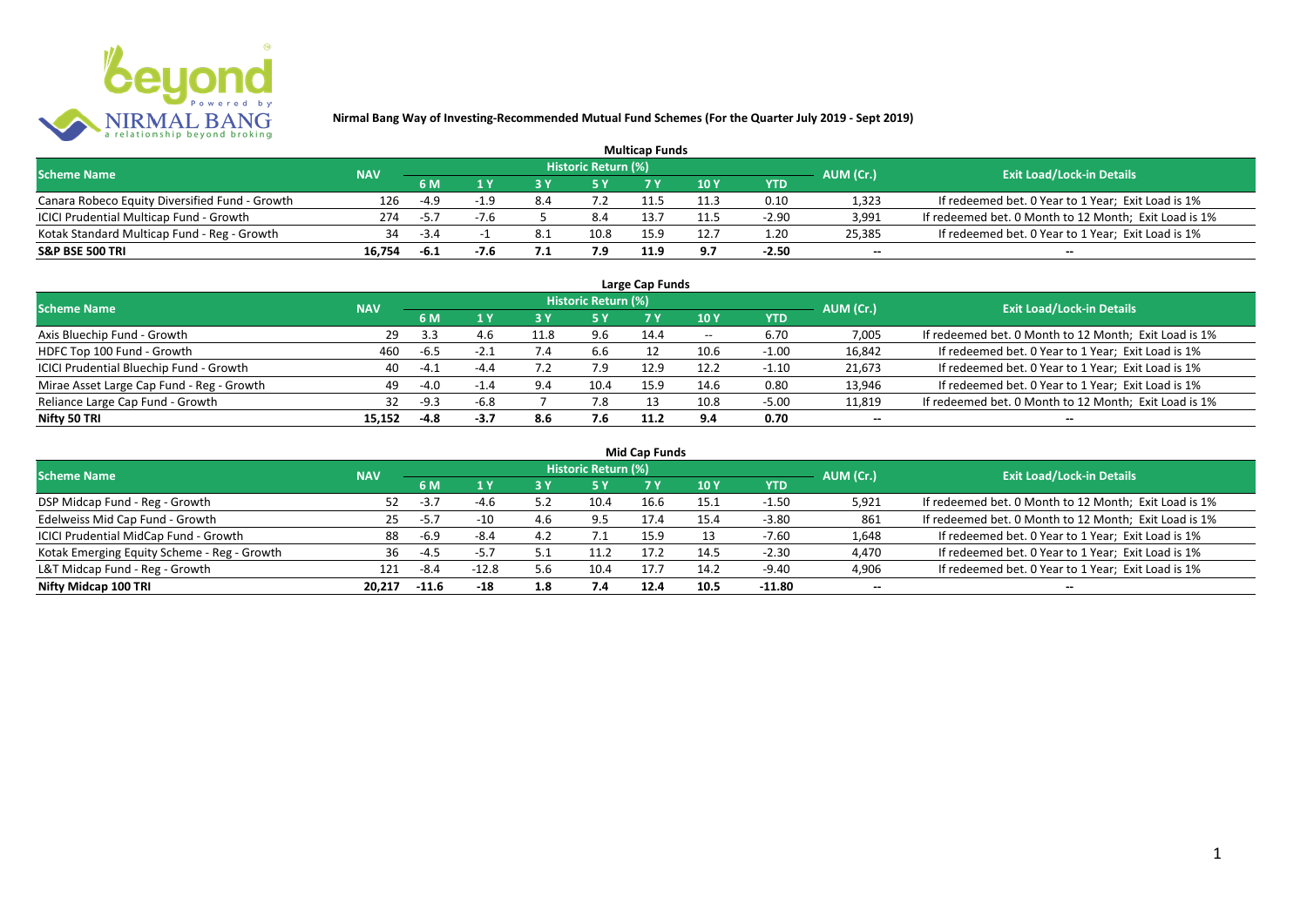

| Large & Midcap                                   |                   |        |         |     |                     |      |      |         |           |                                                    |  |  |
|--------------------------------------------------|-------------------|--------|---------|-----|---------------------|------|------|---------|-----------|----------------------------------------------------|--|--|
| <b>Scheme Name</b>                               |                   |        |         |     | Historic Return (%) |      |      |         | AUM (Cr.) | <b>Exit Load/Lock-in Details</b>                   |  |  |
|                                                  | <b>NAV</b><br>6 M |        |         | 10Y | YTD                 |      |      |         |           |                                                    |  |  |
| Canara Robeco Emerging Equities - Growth         | 86                | $-7.3$ |         |     | 11.6                | 19.7 | 18.1 | $-3.40$ | 4,669     | If redeemed bet. 0 Year to 1 Year; Exit Load is 1% |  |  |
| Invesco India Growth Opportunities Fund - Growth |                   | $-4.3$ |         |     | 9.6                 |      | 12.: | $-0.90$ | 1,659     | If redeemed bet. 0 Year to 1 Year; Exit Load is 1% |  |  |
| NIFTY Large Midcap 250 TRI                       | 6.649             | -7.3   | $-10.2$ | 6.7 | 8.9                 | 13.7 | 10.8 | $-5.00$ | $-$       | $- -$                                              |  |  |

|                                  |            |        |      |     |                     | <b>Focused Funds</b> |       |            |           |                                                       |
|----------------------------------|------------|--------|------|-----|---------------------|----------------------|-------|------------|-----------|-------------------------------------------------------|
| <b>Scheme Name</b>               | <b>NAV</b> |        |      |     | Historic Return (%) |                      |       |            | AUM (Cr.) | <b>Exit Load/Lock-in Details</b>                      |
|                                  | 6 M        |        |      |     | E V                 |                      | 10 Y  | <b>YTD</b> |           |                                                       |
| Axis Focused 25 Fund - Growth    |            | 0.4    |      |     |                     |                      | $- -$ | 0.80       | 7.841     | If redeemed bet. 0 Month to 12 Month; Exit Load is 1% |
| SBI Focused Equity Fund - Growth | 136        | -1.    |      | 8.5 | 10.5                | 14.8                 | 16.9  | 2.80       | 5,127     | If redeemed bet. 0 Year to 1 Year; Exit Load is 1%    |
| <b>S&amp;P BSE 500 TRI</b>       | 16.754     | $-6.1$ | -7.6 | .   |                     | 11.9                 | 9.7   | $-2.50$    | $- -$     | $-$                                                   |

|                                                |            |             |                                 |                     |      | <b>Small Cap Funds</b> |       |          |                          |                                                    |
|------------------------------------------------|------------|-------------|---------------------------------|---------------------|------|------------------------|-------|----------|--------------------------|----------------------------------------------------|
| <b>Scheme Name</b>                             | <b>NAV</b> |             |                                 | Historic Return (%) |      |                        |       |          |                          | <b>Exit Load/Lock-in Details</b>                   |
|                                                |            | 6 M         | AUM (Cr.)<br>10 Y<br><b>YTD</b> |                     |      |                        |       |          |                          |                                                    |
| Franklin India Smaller Companies Fund - Growth | 48.        | $-11.9$     | $-14.7$                         | 0.2                 |      | 18.3                   | 15.5  | -9.30    | 6,584                    | If redeemed bet. 0 Year to 1 Year; Exit Load is 1% |
| HDFC Small Cap Fund - Growth                   | 38         | $-12.7$     | $-15.2$                         | 7.8                 | 9.9  | 15                     | 12.8  | $-10.40$ | 8,209                    | If redeemed bet. 0 Year to 1 Year; Exit Load is 1% |
| L&T Emerging Businesses Fund - Reg - Growth    |            | $22 - 11.1$ | $-17.2$                         |                     | 11.1 | $-$                    | $- -$ | $-12.10$ | 5,639                    | If redeemed bet. 0 Year to 1 Year; Exit Load is 1% |
| Nifty Smallcap 100 TRI                         | 6.737      | -15.4       | $-24.9$                         | $-3.2$              | 2.4  | 8.5                    |       | -14.00   | $\overline{\phantom{a}}$ | $- -$                                              |

| ELSS Schemes (Tax Saving u/s 80-C)            |            |        |         |                            |                                       |           |       |            |           |                                  |  |  |
|-----------------------------------------------|------------|--------|---------|----------------------------|---------------------------------------|-----------|-------|------------|-----------|----------------------------------|--|--|
| <b>Scheme Name</b>                            | <b>NAV</b> |        |         | <b>Historic Return (%)</b> |                                       |           |       |            | AUM (Cr.) | <b>Exit Load/Lock-in Details</b> |  |  |
|                                               |            | 6 M    | 1 Y     | 73 Y                       | <b>5Y</b>                             | <b>7Y</b> | 10 Y  | <b>YTD</b> |           |                                  |  |  |
| Aditya Birla Sun Life Tax Relief 96 - Growth  | -29        | -6.9   | $-10.4$ | 6.6                        | 10                                    | 15.3      | 11.2  | $-5.90$    | 8,562     | Nil                              |  |  |
| Axis Long Term Equity Fund - Growth           | 44         | 0.8    | $-1.4$  | 9.5                        | 10.8                                  | 17.8      | $- -$ | 1.80       | 19,236    | Nil                              |  |  |
| IDFC Tax Advantage (ELSS) Fund - Reg - Growth |            | -8.4   | $-10.6$ | 6.5                        | 8.3                                   | 14.3      | 12.4  | $-5.40$    | 1,877     | Nil                              |  |  |
| Invesco India Tax Plan - Growth               | 48         | $-5.8$ | $-6.9$  | 6.6                        | 8.9                                   | 14.9      | 13.3  | $-2.70$    | 859       | Nil                              |  |  |
| Mirae Asset Tax Saver Fund - Reg - Growth     |            | $-2.9$ | $-0.5$  | 11.9                       | $\hspace{0.05cm}$ – $\hspace{0.05cm}$ | $- -$     | $- -$ | 1.40       | 2,306     | Nil                              |  |  |
| <b>S&amp;P BSE 200 TRI</b>                    | 5.422      | -5.4   | -6.1    | 7.7                        | 8.2                                   | 12        | 9.8   | $-1.50$    | $\sim$    | $\overline{\phantom{a}}$         |  |  |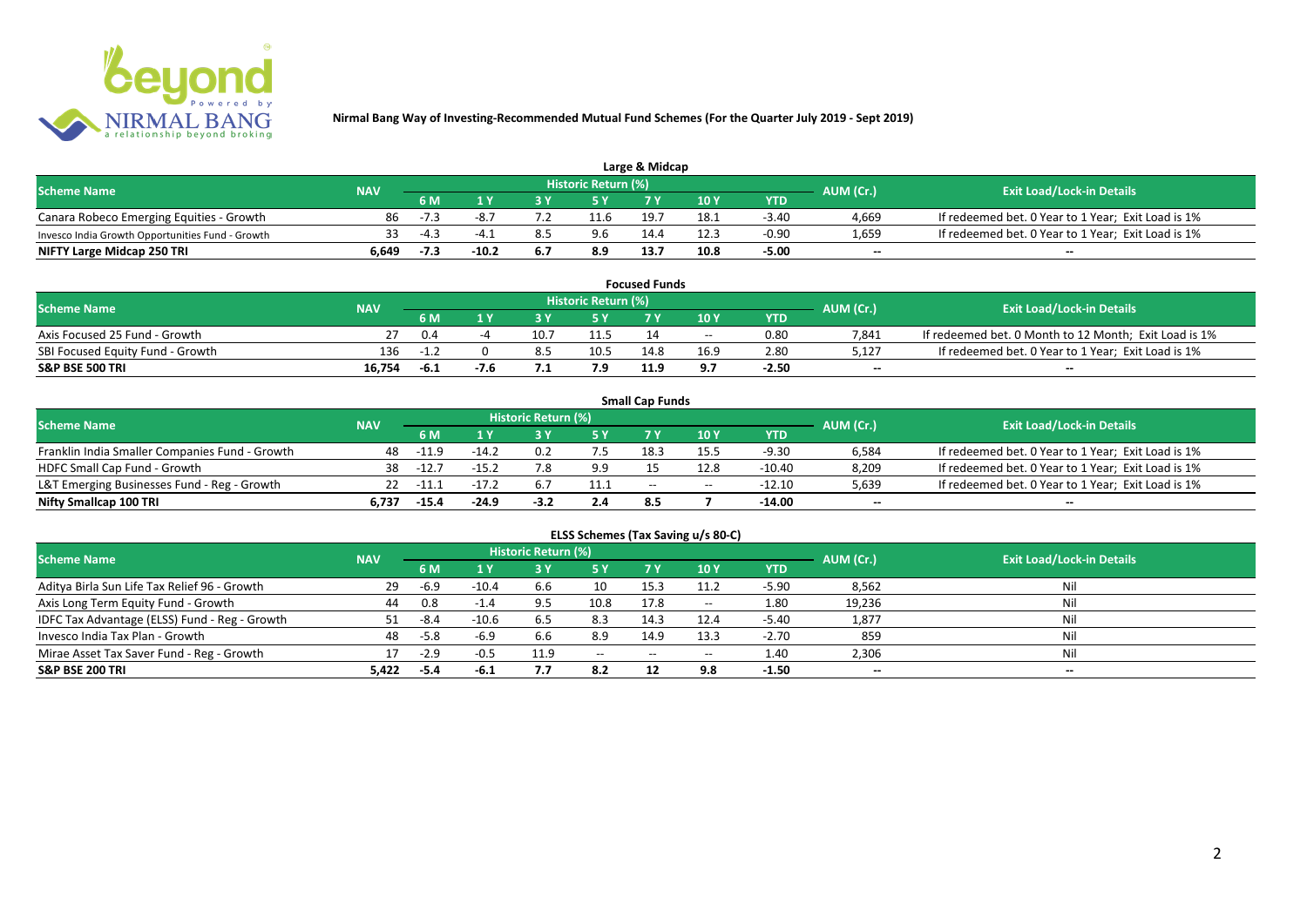

| <b>Contra/Value Fund</b>                  |            |        |  |                     |      |      |      |         |                          |                                                    |  |  |
|-------------------------------------------|------------|--------|--|---------------------|------|------|------|---------|--------------------------|----------------------------------------------------|--|--|
| <b>Scheme Name</b>                        | <b>NAV</b> |        |  | Historic Return (%) |      |      |      |         | AUM (Cr.)                | <b>Exit Load/Lock-in Details</b>                   |  |  |
|                                           |            | 6 M    |  |                     |      |      | 10 Y | YTD     |                          |                                                    |  |  |
| Kotak India EQ Contra Fund - Reg - Growth | 50         | $-4$   |  |                     | 8.5  |      | 10.6 | $-0.80$ | 819                      | If redeemed bet. 0 Year to 1 Year; Exit Load is 1% |  |  |
| Invesco India Contra Fund - Growth        | 44         | $-7.6$ |  |                     | 10.2 | 16.  | 12.5 | $-4.00$ | 3.992                    | If redeemed bet. 0 Year to 1 Year; Exit Load is 1% |  |  |
| UTI Value Opportunities Fund - Growth     |            | $-5.7$ |  |                     | 4.3  |      | 9.8  | $-1.60$ | 4,181                    | If redeemed bet. 0 Year to 1 Year; Exit Load is 1% |  |  |
| <b>S&amp;P BSE 500 TRI</b>                | 16.754     | -6.1   |  |                     | 7.9  | 11.9 | 9.7  | $-2.50$ | $\overline{\phantom{a}}$ | $\overline{\phantom{a}}$                           |  |  |

|                                                                           |            |        |         |                     |           | Sector/Thematic |                   |            |                          |                                                    |
|---------------------------------------------------------------------------|------------|--------|---------|---------------------|-----------|-----------------|-------------------|------------|--------------------------|----------------------------------------------------|
| <b>Scheme Name</b>                                                        | <b>NAV</b> |        |         | Historic Return (%) |           |                 |                   |            | AUM (Cr.)                | <b>Exit Load/Lock-in Details</b>                   |
|                                                                           |            | 6 M    | 1 Y     |                     | <b>5Y</b> | 7Y              | 10Y               | <b>YTD</b> |                          |                                                    |
| Canara Robeco Consumer Trends Fund - Reg - Growth                         | 38         | $-2.7$ | 0.7     | 9                   | 11.7      | 15              | 14.1              | 0.20       | 329                      | If redeemed bet. 0 Year to 1 Year; Exit Load is 1% |
| Mirae Asset Great Consumer Fund - Growth                                  | 33         | $-4.3$ | $-3.3$  | 10.8                | 11.1      | 15.6            | $\hspace{0.05cm}$ | $-3.40$    | 804                      | If redeemed bet. 0 Year to 1 Year; Exit Load is 1% |
| ICICI Prudential Technology Fund - Growth                                 | 60         | 3.7    | $-2.1$  | 15.9                | 9.1       | 17.2            | 17.2              | 6.30       | 450                      | If redeemed bet. 0 Day to 15 Day; Exit Load is 1%  |
| Reliance Pharma Fund - Growth                                             | 142        | $-5.8$ | $-13.7$ | $-1.1$              | 3.7       | 12              | 15.6              | $-5.30$    | 2,377                    | If redeemed bet. 0 Year to 1 Year; Exit Load is 1% |
| ICICI Prudential Banking and Financial Services Fund -<br>Retail - Growth | 60         | $-6.1$ | 1.3     | 9.6                 | 13.2      | 17.7            | 16                | $-1.10$    | 3.102                    | If redeemed bet. 0 Day to 15 Day; Exit Load is 1%  |
| Reliance Banking Fund - Growth                                            | 251        | $-9.5$ | $-6.7$  | 7.4                 | 10        | 13.7            | 13.6              | $-5.10$    | 2,776                    | If redeemed bet. 0 Year to 1 Year; Exit Load is 1% |
| <b>S&amp;P BSE 500 TRI</b>                                                | 16.754     | $-6.1$ | $-7.6$  | 7.1                 | 7.9       | 11.9            | 9.7               | $-2.50$    | $\overline{\phantom{a}}$ | $- -$                                              |

|                                                            |            |        |        |                            |                          |       | <b>Dynamic Asset Allocation Funds</b> |            |                          |                                                         |
|------------------------------------------------------------|------------|--------|--------|----------------------------|--------------------------|-------|---------------------------------------|------------|--------------------------|---------------------------------------------------------|
| <b>Scheme Name</b>                                         | <b>NAV</b> |        |        | <b>Historic Return (%)</b> |                          |       |                                       |            | AUM (Cr.)                | <b>Exit Load/Lock-in Details</b>                        |
|                                                            |            | 6 M    | 1 Y    | 3 Y                        | 5 Y                      |       | 10 Y                                  | <b>YTD</b> |                          |                                                         |
| ICICI Prudential Balanced Advantage Fund - Reg -<br>Growth | 35         | 0.1    | 3.5    | 6.6                        | 8.2                      |       |                                       | 2.20       | 27.468                   | If redeemed bet. 0 Year to 1 Year; Exit Load is 1%      |
| Invesco India Dynamic Equity Fund - Growth                 | 28         | $-1.9$ | $-1.9$ | 6.3                        |                          |       | 10.4                                  | 1.80       | 908                      | If redeemed bet. 0 Month to 3 Month; Exit Load is 0.25% |
| Reliance Balanced Advantage Fund - Growth                  | 89         | $-0.9$ | 1.9    | $\sqrt{.4}$                | 7.4                      | 11.8  | 10.5                                  | 2.30       | 2,314                    | If redeemed bet. 0 Month to 12 Month; Exit Load is 1%   |
| SBI Dynamic Asset Allocation Fund - Reg - Growth           |            | $-1.6$ | -1.1   | 5.9                        | $\hspace{0.05cm} \ldots$ | $- -$ | $- -$                                 | $-0.10$    | 683                      | If redeemed bet. 0 Month to 12 Month; Exit Load is 1%   |
| NIFTY 50 Hybrid Composite Debt 65:35 Index                 | 9.708      | $-0.5$ | 2.4    | 8.4                        | 8.3                      | 10.5  | 9.2                                   | 3.50       | $\overline{\phantom{a}}$ | $- -$                                                   |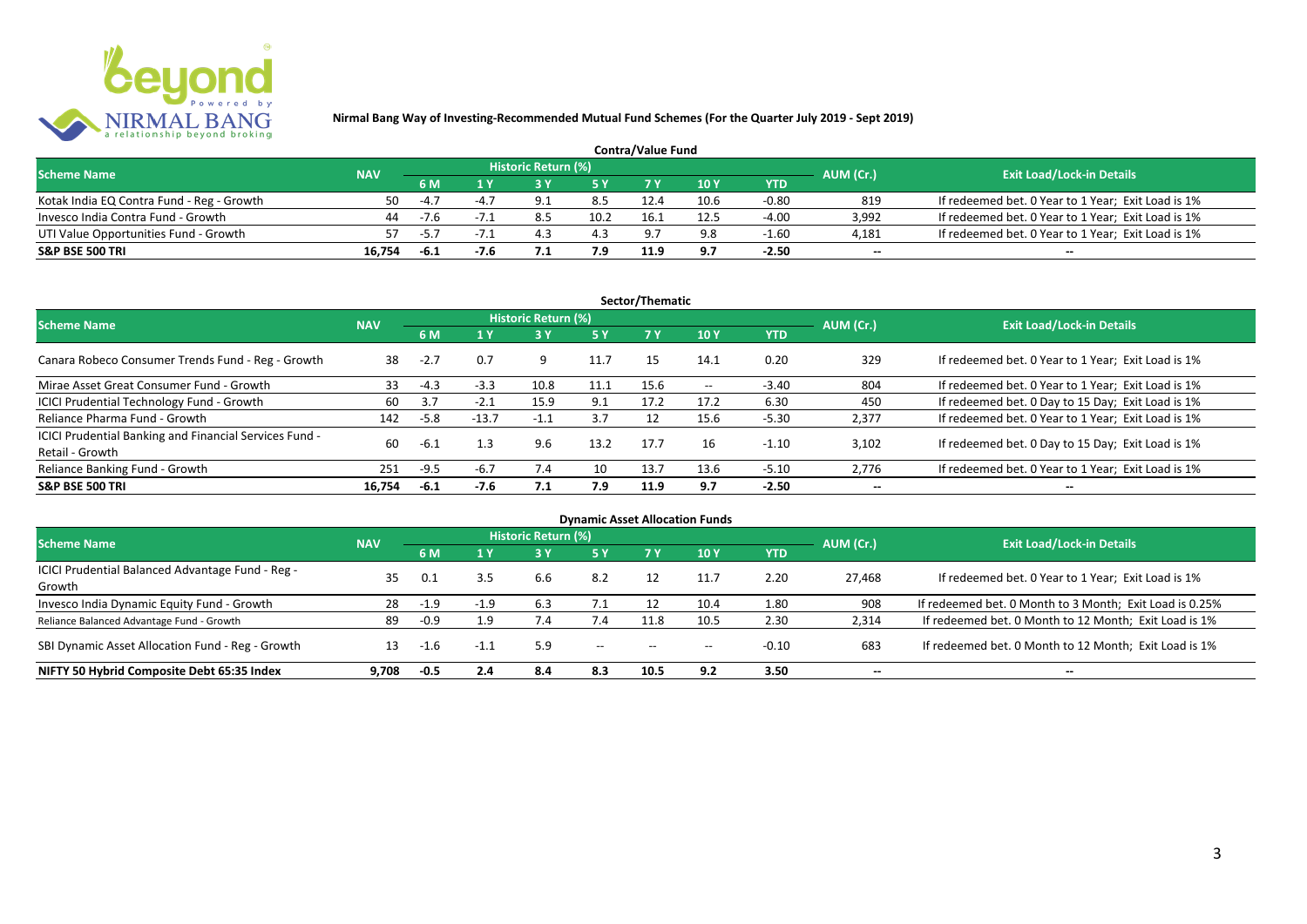

|                                                 |            |        |        |                            |           | <b>Hybrid Aggressive</b> |      |            |                          |                                                       |
|-------------------------------------------------|------------|--------|--------|----------------------------|-----------|--------------------------|------|------------|--------------------------|-------------------------------------------------------|
| <b>Scheme Name</b>                              | <b>NAV</b> |        |        | <b>Historic Return (%)</b> |           |                          |      |            | AUM (Cr.)                | <b>Exit Load/Lock-in Details</b>                      |
|                                                 |            | 6 M    | 1 Y    |                            | <b>5Y</b> | 7 Y                      | 10Y  | <b>YTD</b> |                          |                                                       |
| HDFC Hybrid Equity Fund - Growth                | 52         | -3.4   | $-0.1$ |                            |           |                          | 8.8  | 0.50       | 20,696                   | If redeemed bet. 0 Year to 1 Year; Exit Load is 1%    |
| ICICI Prudential Equity & Debt Fund - Growth    | 128        | $-3.0$ | $-1.7$ | 6.6                        | 8.8       | 14                       | 13.1 | 0.30       | 23,288                   | If redeemed bet. 0 Year to 1 Year; Exit Load is 1%    |
| Mirae Asset Hybrid - Equity Fund - Reg - Growth | 14         | $-2.4$ | 1.4    | 8.5                        | $--$      | $- -$                    |      | 1.90       | 2,429                    | If redeemed bet. 0 Year to 1 Year; Exit Load is 1%    |
| SBI Equity Hybrid Fund - Growth                 | 133        | 0.8    | 4.2    |                            | 9.6       | 14.7                     | 11.4 | 4.00       | 29,354                   | If redeemed bet. 0 Month to 12 Month; Exit Load is 1% |
| Canara Robeco Equity Hybrid Fund - Growth       | 153        | $-2.3$ |        |                            | 8.7       |                          | 11.9 | 1.80       | 2,341                    | If redeemed bet. 0 Year to 1 Year; Exit Load is 1%    |
| NIFTY 50 Hybrid Composite Debt 65:35 Index      | 9.708      | -0.5   | 2.4    | 8.4                        | 8.3       | 10.5                     | 9.2  | 3.50       | $\overline{\phantom{a}}$ | $\overline{\phantom{a}}$                              |

| <b>Arbitrage Fund</b>                      |            |      |  |                     |      |  |     |            |           |                                                         |
|--------------------------------------------|------------|------|--|---------------------|------|--|-----|------------|-----------|---------------------------------------------------------|
| <b>Scheme Name</b>                         | <b>NAV</b> |      |  | Historic Return (%) |      |  |     |            | AUM (Cr.) | <b>Exit Load/Lock-in Details</b>                        |
|                                            |            | l M  |  | 6 M                 |      |  |     | <b>YTD</b> |           |                                                         |
| IDFC Arbitrage Fund - Reg - Growth         | 24         | 4.0  |  |                     |      |  | 6.2 | 6.70       | 9.198     | If redeemed bet. 0 Month to 1 Month; Exit Load is 0.25% |
| Kotak Equity Arbitrage Fund - Reg - Growth |            | -4.1 |  | 6.9                 | .b 5 |  | 6.2 | 6.40       | 15,630    | If redeemed bet. 0 Day to 30 Day; Exit Load is 0.25%    |
| Reliance Arbitrage Fund - Growth           | 20         | 3.8  |  |                     |      |  | 6.4 | 6.60       | 8.937     | If redeemed bet. 0 Month to 1 Month; Exit Load is 0.25% |

|                                          |                          |        |                          |                     |                          | <b>Equity Saver</b>                   |                                       |                          |                          |                                                       |
|------------------------------------------|--------------------------|--------|--------------------------|---------------------|--------------------------|---------------------------------------|---------------------------------------|--------------------------|--------------------------|-------------------------------------------------------|
| <b>Scheme Name</b>                       | <b>NAV</b>               |        |                          | Historic Return (%) |                          |                                       |                                       |                          | AUM (Cr.)                | <b>Exit Load/Lock-in Details</b>                      |
|                                          |                          | 6 M    |                          |                     |                          |                                       | 10 Y                                  | YTD                      |                          |                                                       |
| Axis Equity Saver Fund - Reg - Growth    |                          | 0.7    | 2.9                      | 6.7                 | $\overline{\phantom{a}}$ | $- -$                                 | $\hspace{0.05cm}$ – $\hspace{0.05cm}$ | 3.10                     | 765                      | If redeemed bet. 0 Month to 12 Month; Exit Load is 1% |
| HDFC Equity Savings Fund - Growth        | 36                       | $-0.5$ | l.8                      |                     |                          | 8.6                                   | 8.9                                   | 2.10                     | 4,910                    | If redeemed bet. 0 Year to 1 Year; Exit Load is 1%    |
| Kotak Equity Savings Fund - Reg - Growth | 14                       | 0.6    | 2.6                      | 6.7                 | $- -$                    | $\hspace{0.05cm}$ – $\hspace{0.05cm}$ | $- -$                                 | 2.40                     | 1,950                    | If redeemed bet. 0 Year to 1 Year; Exit Load is 1%    |
| CRISIL Hybrid 50+50 - Moderate Index*    | $\overline{\phantom{a}}$ | $-$    | $\overline{\phantom{a}}$ | $\qquad \qquad$     | $\overline{\phantom{a}}$ | $- -$                                 | $\overline{\phantom{a}}$              | $\overline{\phantom{a}}$ | $\overline{\phantom{a}}$ | $\overline{\phantom{a}}$                              |

|                                           |                          |     |     |                     |       | <b>Liquid Funds</b>      |            |                 |                          |                                  |
|-------------------------------------------|--------------------------|-----|-----|---------------------|-------|--------------------------|------------|-----------------|--------------------------|----------------------------------|
| <b>Scheme Name</b>                        | <b>NAV</b>               |     |     | Historic Return (%) |       |                          | <b>YTM</b> | Avg             | AUM (Cr.)                | <b>Exit Load/Lock-in Details</b> |
|                                           |                          | 1W  | 2 W | 1 M                 | 3 M   | 1Y                       |            | <b>Maturity</b> |                          |                                  |
| Axis Liquid Fund - Growth                 | 2,130                    | 5.5 |     |                     | 6.3   |                          | 5.59       | 0.10            | 29,296                   | Nil                              |
| IDFC Cash Fund - Reg - Growth             | 2,326                    | 5.3 | 5.4 |                     |       |                          | 5.44       | 0.07            | 12,065                   | Nil                              |
| Kotak Liquid Scheme - Reg - Growth        | 3,889                    | 5.4 |     | 5.6                 | -6.1  |                          | 5.62       | 0.10            | 31,996                   | Nil                              |
| Mirae Asset Cash Management Fund - Growth | 2,011                    | 5.4 |     | 5.6                 | - 6.2 |                          | 5.6        | 0.07            | 4,157                    | Nil                              |
| <b>CRISIL Liquid Fund Index</b>           | $\overline{\phantom{a}}$ | 5.9 |     |                     | 6.5   | $\overline{\phantom{a}}$ | $\!-$      | $\sim$          | $\overline{\phantom{a}}$ | $- -$                            |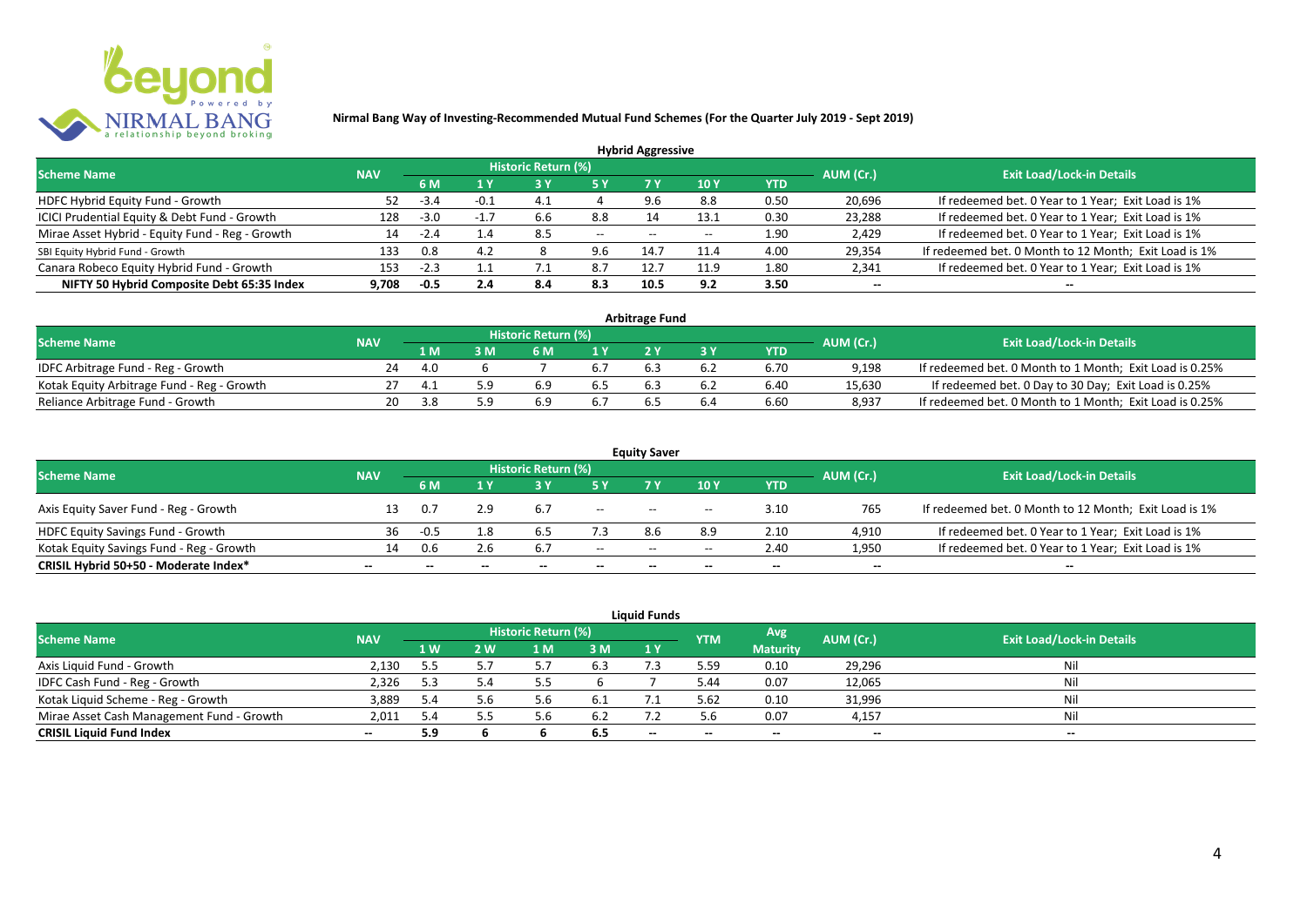

| <b>Ultra Short Fund</b>                       |            |        |      |                            |     |       |                 |                          |           |                                  |
|-----------------------------------------------|------------|--------|------|----------------------------|-----|-------|-----------------|--------------------------|-----------|----------------------------------|
| <b>Scheme Name</b>                            | <b>NAV</b> |        |      | <b>Historic Return (%)</b> |     |       | <b>YTM</b>      | Avg                      | AUM (Cr.) | <b>Exit Load/Lock-in Details</b> |
|                                               |            | '1 M . | 3 M' | 6 M                        |     |       |                 | <b>Maturity</b>          |           |                                  |
| HDFC Ultra Short Term Fund - Reg - Growth     |            | 7.0    | 8.2  | 8.2                        | $-$ | $- -$ | 6.31            | 0.40                     | 8,309     | Nil                              |
| IDFC Ultra Short Term Fund - Reg - Growth     |            | 7.3    | -8.2 | 8.4                        | 8.7 | $- -$ | 6.15            | 0.45                     | 3,668     | Nil                              |
| SBI Magnum Ultra Short Duration Fund - Growth | 4,301      | 7.4    | 8.3  | 8.2                        | 8.6 |       | 6.45            | 0.47                     | 9,411     | Nil                              |
| <b>NIFTY Ultra Short Duration Debt Index</b>  | 3,925      | -6.7   | 7.9  | 8.1                        | 8.5 | 7.6   | $\qquad \qquad$ | $\overline{\phantom{a}}$ | $\sim$    | $- -$                            |

| <b>Money Market Fund</b>                                   |            |     |     |                            |                          |           |            |                 |                          |                                  |
|------------------------------------------------------------|------------|-----|-----|----------------------------|--------------------------|-----------|------------|-----------------|--------------------------|----------------------------------|
| <b>Scheme Name</b>                                         | <b>NAV</b> |     |     | <b>Historic Return (%)</b> |                          |           | <b>YTM</b> | Avg             | AUM (Cr.)                | <b>Exit Load/Lock-in Details</b> |
|                                                            |            | 1 M | 3M  | 6 M                        | 1Y                       | <b>3Y</b> |            | <b>Maturity</b> |                          |                                  |
| Aditya Birla Sun Life Money Manager Fund - Reg -<br>Growth | 260        |     | 8.7 | 8.6                        | 8.8                      | 7.6       | 6.04       | 0.45            | 12,746                   | Nil                              |
| ICICI Prudential Money Market Fund - Reg - Growth          | 269        | 7.3 | 8.3 | 8.3                        | 8.5                      | 7.4       | 6.14       | 0.45            | 9,688                    | Nil                              |
| Reliance Money Market Fund - Growth                        | 2,933      | 7.2 | 8.4 | 8.5                        | 8.8                      |           | 6.11       | 0.38            | 3,074                    | Nil                              |
| UTI Money Market Fund - Reg - Growth                       | 2,180      | 7.1 | 8.5 | 8.4                        | 8.6                      | 7.5       | 6.16       | 0.49            | 6,584                    | Nil                              |
| <b>CRISIL Liquid Fund Index</b>                            | $- -$      | 6.0 | 6.5 | $\overline{\phantom{a}}$   | $\overline{\phantom{a}}$ | $\!-$     | $\!-$      | $\sim$          | $\overline{\phantom{a}}$ | $\overline{\phantom{a}}$         |

| Short Term Fund                                 |            |      |      |                     |                |  |            |                 |           |                                  |
|-------------------------------------------------|------------|------|------|---------------------|----------------|--|------------|-----------------|-----------|----------------------------------|
| <b>Scheme Name</b>                              | <b>NAV</b> |      |      | Historic Return (%) |                |  | <b>YTM</b> | Avg             | AUM (Cr.) | <b>Exit Load/Lock-in Details</b> |
|                                                 |            | 1 M  |      | 6 M                 | 1 <sub>Y</sub> |  |            | <b>Maturity</b> |           |                                  |
| HDFC Short Term Debt Fund - Growth              |            | 10.7 | 10.9 | 10.1                | 10.1           |  | /.45       | 2.66            | 8,488     | Nil                              |
| IDFC Bond Fund - Short Term Plan - Reg - Growth | 40         | 10.3 |      | a a                 | 10.8           |  | 6.96       | 2.12            | 9,643     | Nil                              |
| Kotak Bond Short Term Plan - Reg - Growth       | 36         | 9.9  | 10.6 | 10.1                | 10.4           |  | '.51       | 2.60            | 9,607     | Nil                              |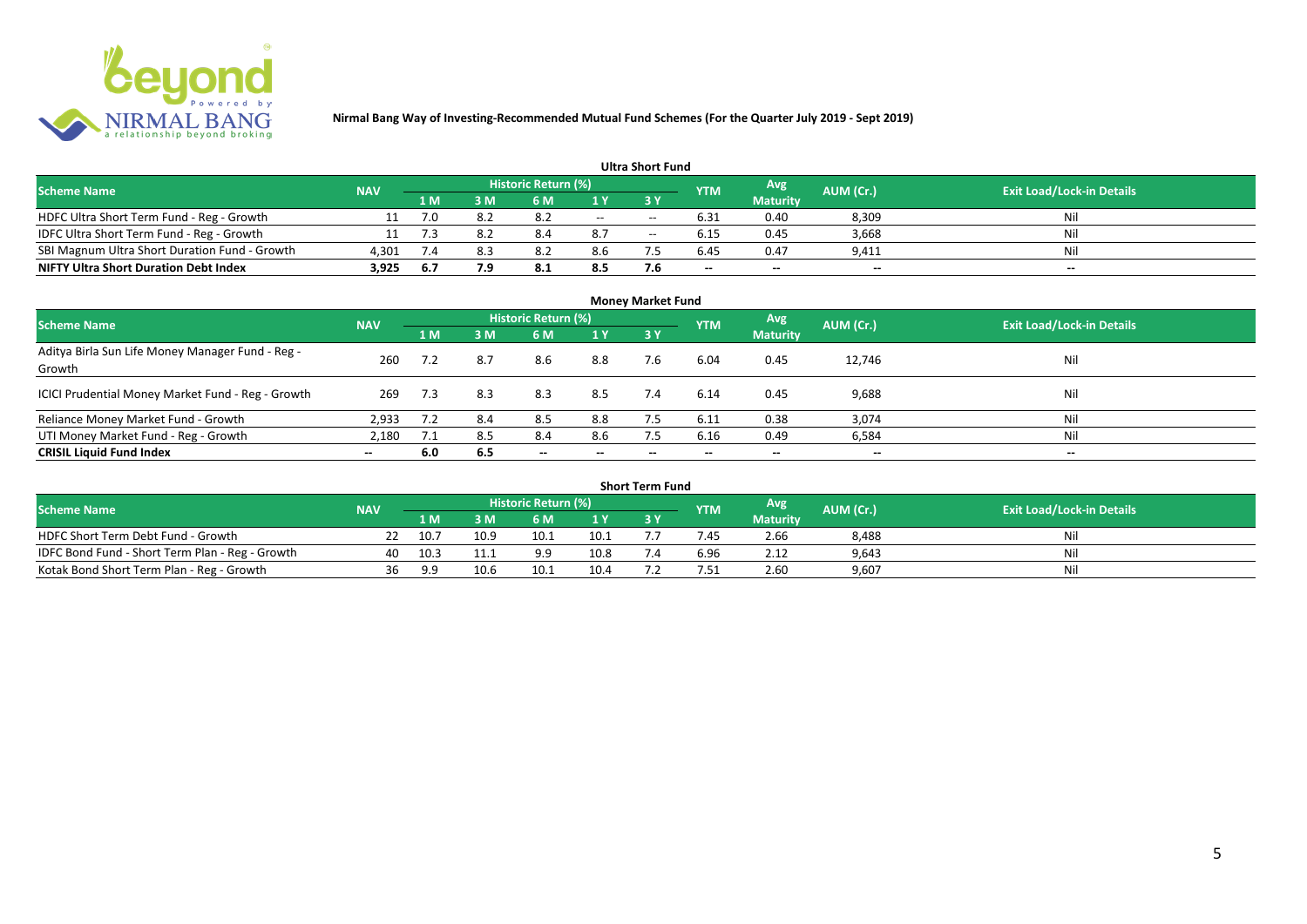

| <b>Low Duration Fund</b>                  |            |     |     |                     |     |  |            |                 |           |                                  |
|-------------------------------------------|------------|-----|-----|---------------------|-----|--|------------|-----------------|-----------|----------------------------------|
| <b>Scheme Name</b>                        | <b>NAV</b> |     |     | Historic Return (%) |     |  | <b>YTM</b> | Avg             | AUM (Cr.) | <b>Exit Load/Lock-in Details</b> |
|                                           |            | 1 M |     | 6 M                 |     |  |            | <b>Maturity</b> |           |                                  |
| <b>HDFC Low Duration Fund - Growth</b>    | 41         | 8.0 |     |                     | 8.4 |  | 6.81       | 0.99            | 15,626    | Ni                               |
| Canara Robeco Savings Fund - Reg - Growth | 30         |     | 8.8 | 8.4                 | 8.6 |  | 6.33       | 0.79            | 1,051     | Ni                               |
| IDFC Low Duration Fund - Reg - Growth     | 28         |     |     |                     | 8.9 |  | 6.35       | 0.81            | 4.587     | Ni                               |

#### **1 M 3 M 6 M 1 Y 3 Y** Notak Banking and PSU Debt Fund - Reg - Growth 16 11.4 11.4 10.7 11.1 7.6 7.79 2.78 3,403 Nil<br>
Kotak Banking and PSU Debt Fund - Reg - Growth 45 10.8 11 12 11.7 8 7.47 3.61 2,621 Nil Notak Banking and PSU Debt Fund - Reg - Growth <br>
17 12.3 13.3 11.4 13.4 7.9 7.16 3.39 9.183 9.183 9.183 11.4 Nil IDFC Banking & PSU Debt Fund - Reg - Growth 17 12.3 13.3 11.4 13.4 7.9 7.16 3.39 9,183 **Banking & PSU Bond Funds Scheme Name NAV REGISTER AUM (Cr.) AUM (Cr.)** Exit Load/Lock-in Details **Historic Return (%) Maturity**

| <b>Corporate Bond Funds</b>                         |            |         |      |                     |                |     |            |                 |           |                                  |
|-----------------------------------------------------|------------|---------|------|---------------------|----------------|-----|------------|-----------------|-----------|----------------------------------|
| <b>Scheme Name</b>                                  | <b>NAV</b> |         |      | Historic Return (%) |                |     | <b>YTM</b> | Avg             | AUM (Cr.) | <b>Exit Load/Lock-in Details</b> |
|                                                     |            | 1 M     | 3M   | 6 M                 | 1 <sup>Y</sup> |     |            | <b>Maturity</b> |           |                                  |
| ICICI Prudential Corporate Bond Fund - Reg - Growth |            | 20 10.4 | 10.5 | 10.4                | 10.1           | 7.6 | 7.22       | 2.28            | 9,002     | Nil                              |
| HDFC Corporate Bond Fund - Growth                   | 22         | 10.1    | 11.5 |                     | 11.7           |     | 7.26       | 4.08            | 12,910    | Nil                              |
| Kotak Corporate Bond Fund - Std - Growth            | 2,586      | 10.2    | 10.6 | 10.1                | 10.2           |     |            | 1.59            | 2,448     | Nil                              |